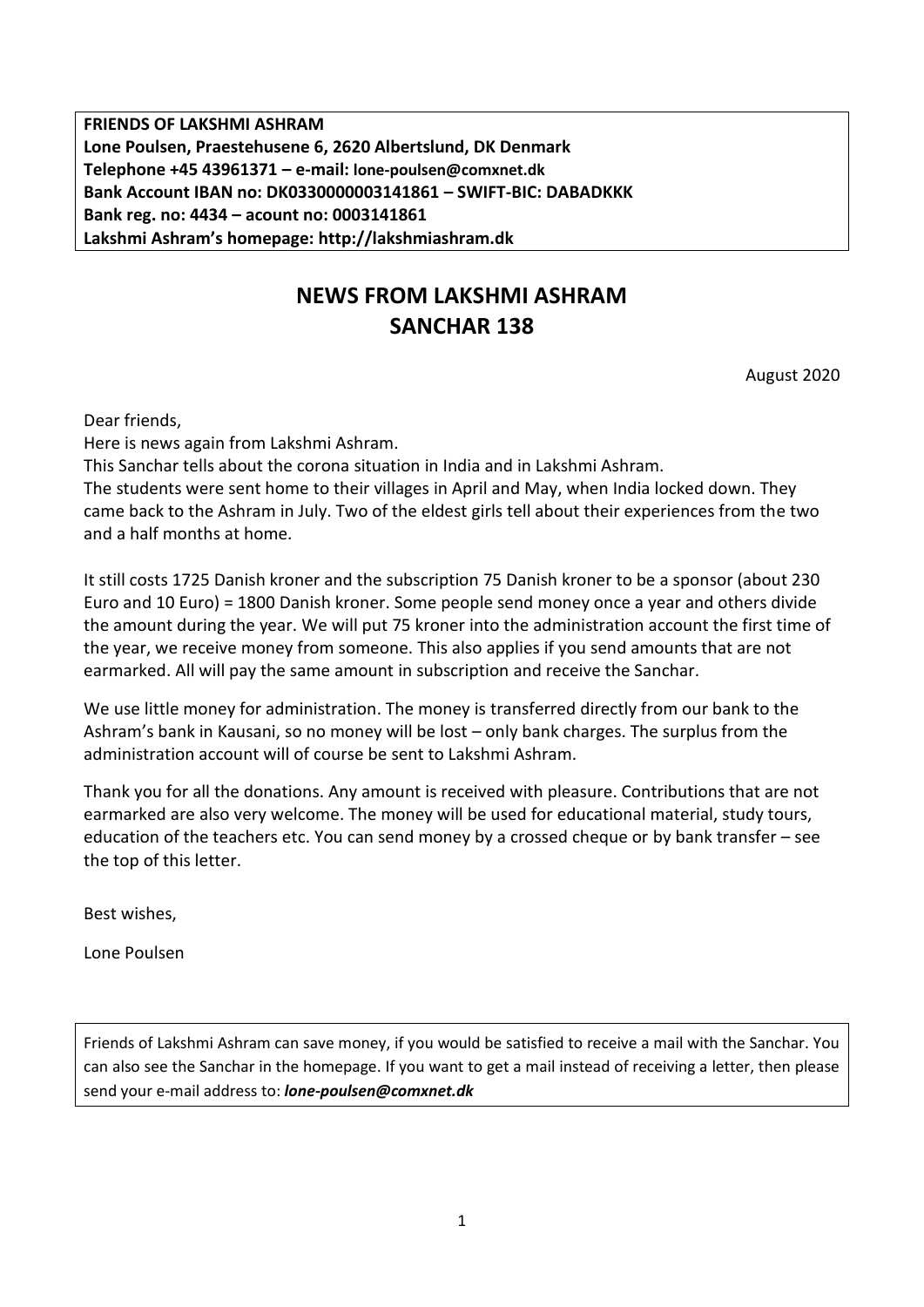# **SANCHAR 138**

## **Coronavirus in India**

By Neema Behn

COVID 19 had not had much impact in India until the second week of March. In India COVID 19 first made itself felt at the end of January in Kerala, when a student returning from China tested positive. Then nationwide discussions began to take place on how to protect the nation from the virus, and the Prime Minister, Narendra Modi, declared a Citizens' Curfew on 22 March. Even though the Citizens' Curfew was called by the Prime Minister, yet in a way it was the beginning of a people based movement of self-discipline, which was nurtured in all honesty by citizens throughout the country. At that time for most people it also became a slogan. As the virus had not spread very much at that time there was little sense of fear in the public at large, but slowly the virus came to dominate the media and people came to be aware of the symptoms of this new disease, and how they could protect themselves from it.

On the evening of 24 March at eight o'clock the Prime Minister, Narendra Modi, declared that a nationwide lockdown would commence from midnight, and that everyone should stay where they were and not venture out of their homes. This strict order was continually conveyed through the media to the public. India has a long tradition of protest



movements, and in these struggles strikes and lockdowns have often played a part, with the closing of public institutions, markets, transport, etc. This was a national lockdown, and moreover was suddenly declared at such short notice. People could not understand what was going on. Under this lockdown the operations of public institutions such as educational institutions, hostels, companies, hotels and restaurants, government and non-government offices, etc. were all closed. In such a huge country as India it took some time for the citizens to understand the process of the lockdown and to adapt themselves to it. The government administration, in particular the police, sought to politely explain to the public how to observe the lockdown, and where necessary had to deal very harshly with them. Most people accepted the difficulties and obeyed the lockdown by staying at home.

To increase people's awareness the media continually gave prominence to news of the coronavirus pandemic. At the same time false news and rumours about the coronavirus began to circulate widely. Such a situation was not good, either for people's minds or bodies. However the public prepared themselves to follow the rules imposed by the government. In the midst of this atmosphere full of fear some people continued to lend support to those in the community in need. In order to prevent the spread of the virus, the government prohibited the public from helping those in need and instead took responsibility themselves for relief work. In this situation it became almost impossible for citizens to directly extend help. Instead the public gave financial support through contributing generously to various relief funds. In this way the public and the government joined hands to help those directly impacted by the coronavirus to the best of their ability. Likewise the public leant their active support to the government's efforts to halt the spread of the virus.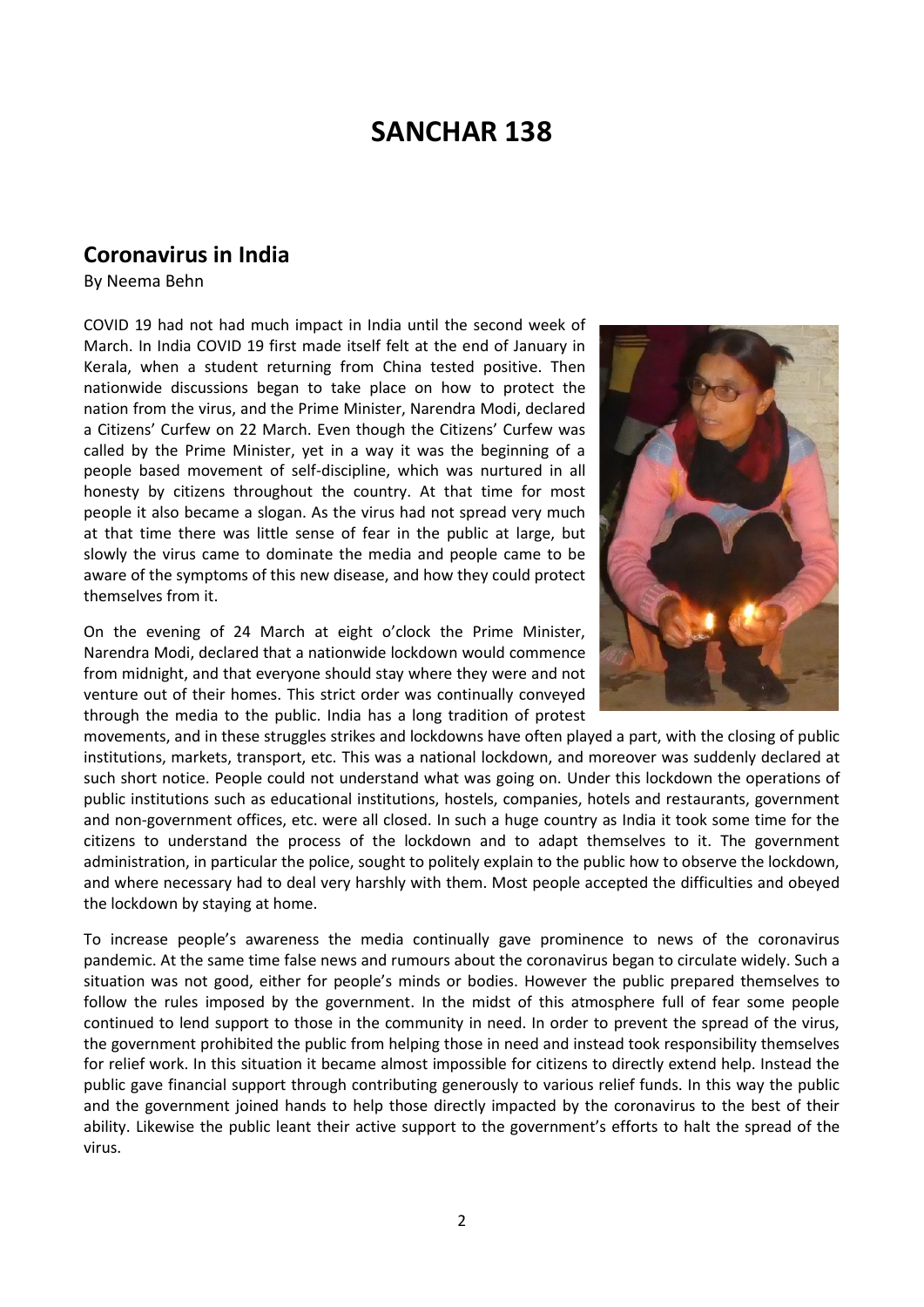In April during the second phase of the lockdown the state governments took action to distribute essentials to those in need wherever they were. However there were many shortcomings in this distribution of food, not enough being available to meet the needs. Facing a shortage of food and water people's physical and mental health were affected. Hundreds of thousands of daily wage earners and those employed in small companies found themselves in economic difficulties, when they found themselves lacking savings to purchase food or pay for their rent, etc. They then began to plead for help from the government to be able to return home. The desire of hundreds of thousands of migrant workers to return home became a deep matter of concern for the government also. Whatever arrangements the government made for their return home was inadequate. As a result most workers made their own personal arrangements to return home, and tens of thousands were compelled to set off on foot to walk hundreds of kilometres home, a number sadly dying on the way.

Those people working in large cities such as Mumbai, Delhi and Ahmedabad and living in cramped quarters, after travelling back together to their villages then very often the virus spread among the community. This resulted in the coronavirus spreading to parts of the country that had previously been unaffected through people within the country. The virus also spread through migrant workers returning from abroad. All this meant that the entire country had come in the grip of the virus. An extreme fear increased in the public as a result of the virus, and this fear also led to qualities of kindness and compassion being lost. People looked upon the illness and the sick person as one, failing to discriminate between the two. This often led to callous treatment of the people infected. Knowingly or unknowingly a very big oversight of the government was that they delayed for a long time in allowing those millions of labourers and small business people working in India's big cities to return to their homes. If these people had been allowed to return home at the onset of the pandemic there would not have been so much harm.

At the present time the virus is spreading very quickly. The figures show that more than twenty thousand positive cases are now being reported daily. At the same time the statistics also show that since the onset of the pandemic the numbers of those recovering are also very high. It is reported that at this time the death rate nationwide is about 4%. The reasons for the low death rate can be looked at as follows:

- 1. Although at present there is no drug to prevent coronavirus, yet in India the medical experts are continually making efforts in research and testing of drugs. People have recovered through courage and strength of heart.
- 2. It has also been observed that in India the people have a greater resistance. Those living a natural lifestyle have a greater capacity to resist diseases.
- 3. The third reason has been observed that there is less fear among the ordinary person towards the virus, for fear itself is a big disease, which can even cause death. Despite the media continually repeating how dangerous the virus is, many people are still not frightened by it.
- 4. Also by following all the necessary precautions this virus has not proved deadly for many people.

These days the lockdown is being relaxed, yet the pace of life still seems very quiet. Now slowly the labourers are being called back for essential work. The question of earning their daily bread is facing millions of workers in the unorganised sector. In the present situation many young people and their families are beginning to consider the possibilities of finding a livelihood in their own locality and thus not having to return to the city. If these migrant workers get support and help from the government then they may be able to remain in their villages.

It is the young people and children who are being most affected by this coronavirus pandemic. Young employed people and those students on training programmes or studying are these days unable to pursue their studies or training. As a result online education is going on, but not everybody has the means to access this. Then there are numerous technical shortcomings in what is available. Thirdly people are experiencing that people, especially the children, are finding these online facilities very dull and boring.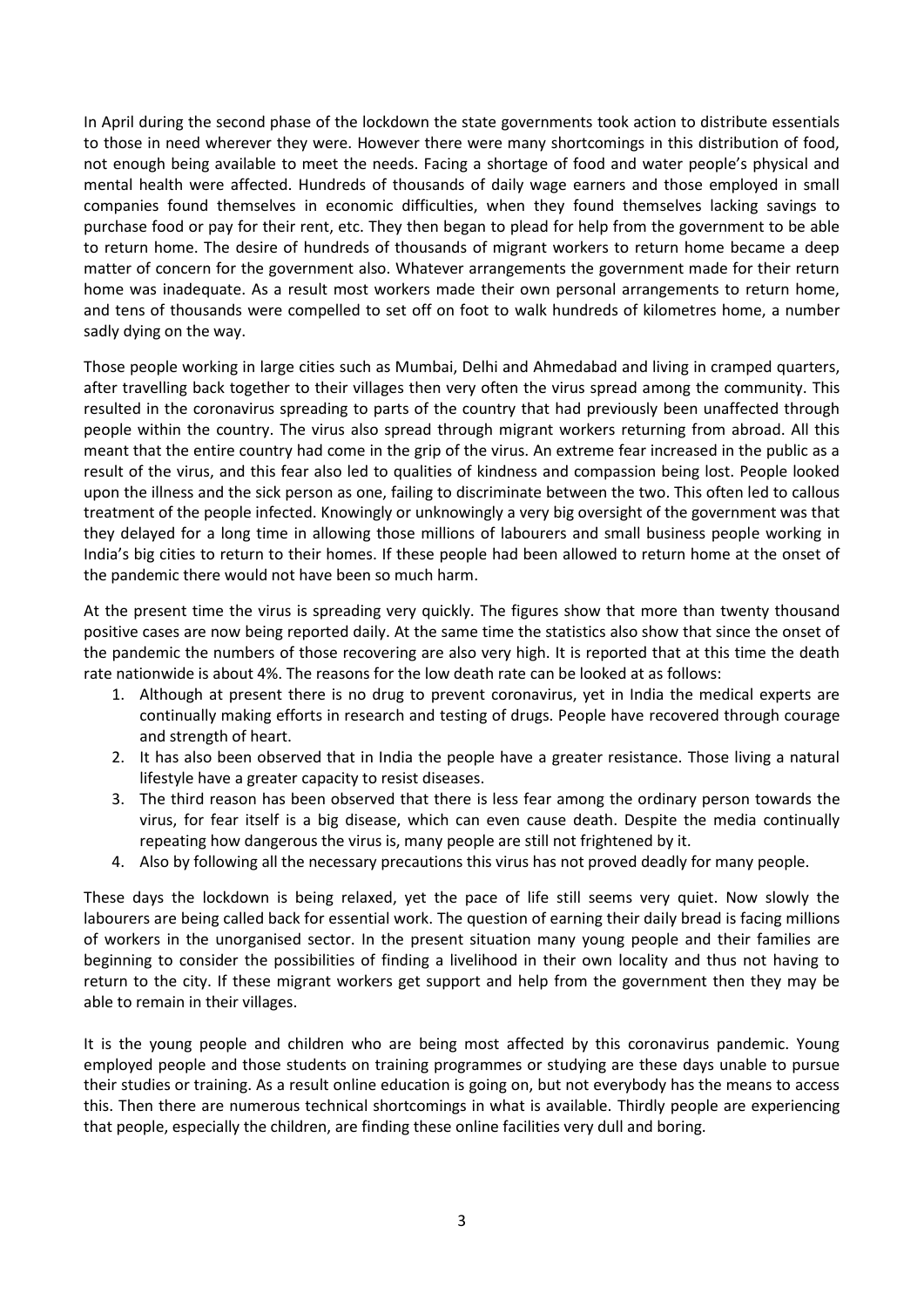In India and indeed throughout the world viruses have come and gone from time to time, and people have suffered the ill effects. Tens of millions of lives have also been lost. In the past this was because the lack of mass communications meant that people were not kept informed with the latest news and were not even aware of the numbers of lives being lost. In the past people lived very simply and in their native places. However these days see people migrating for economic reasons. The majority of people leave their native places to find work elsewhere. This movement goes on continually, either within the country or else by going abroad. This constant movement of people and goods facilitates the spread of the virus. Viruses continually come and go, be they good or bad. In these days for various reasons people's natural capacity for resistance has decreased. Living a natural way of life there is the strength to combat illness, but these days people are eating foodstuffs purchased from the market, for the taste and to save time, which are very unnatural, and the whole way of life is also based on an unnatural system. People have become increasingly aware of this during this pandemic, and people will also certainly learn from this awareness. At some time a vaccination against coronavirus or COVID 19 will certainly be produced, however it is vital that people change their present lifestyle, so that their body and mind can fight against illnesses. Indeed fear is the biggest illness for mankind, and on the other side a major cause of fear is weakness and illness of the body.

This pandemic has very badly affected countless people; many have lost their lives and many others have lost their jobs. As a result many people are in a state of depression, with some even committing suicide. It is vital at this time to sensitively help people in various ways – economically, ideologically etc.

### **Impact of COVID19 and the National Lockdown on Life in Lakshmi Ashram**



#### By Hansi Behn

Following the end of the winter holidays all the students and workers returned by the first week of February, and the ashram's busy daily programme was resumed in earnest. In January reading the newspapers we had learned that in the city of Wuhan in China people were dying from coronavirus, and every day we learned that more and people were falling victim to the virus. At that time we did not take this news too seriously, and thought that this has just spread in one city of China. However within weeks this began to spread like wildfire in Europe and the United States, and then it arrived in India. The virus was first detected in Indian students returning from Wuhan to Kerala. There were large numbers of Indian students in Wuhan, and Air India planes were sent to bring them all back safely to their country.

The virus was perhaps initially spread by the students in Kerala and thus the virus began to gain a foothold in the country. The WHO declared COVID19 to be a pandemic. In India seeing the virus slowly spread, especially in the big cities, orders were given to close all educational institutions, and travel between China and India was stopped. However in the ashram our activities were going on as ever. The class IX and class XI exams were held in February in the government inter-college in Kausani, and then the examination centre for the class X high school exams and class XII intermediate exams was to be in Bantoli government inter-college in the Garur valley. These exams were scheduled from 3 March to 23 March and arrangements for our students were made for them to live in the family home of one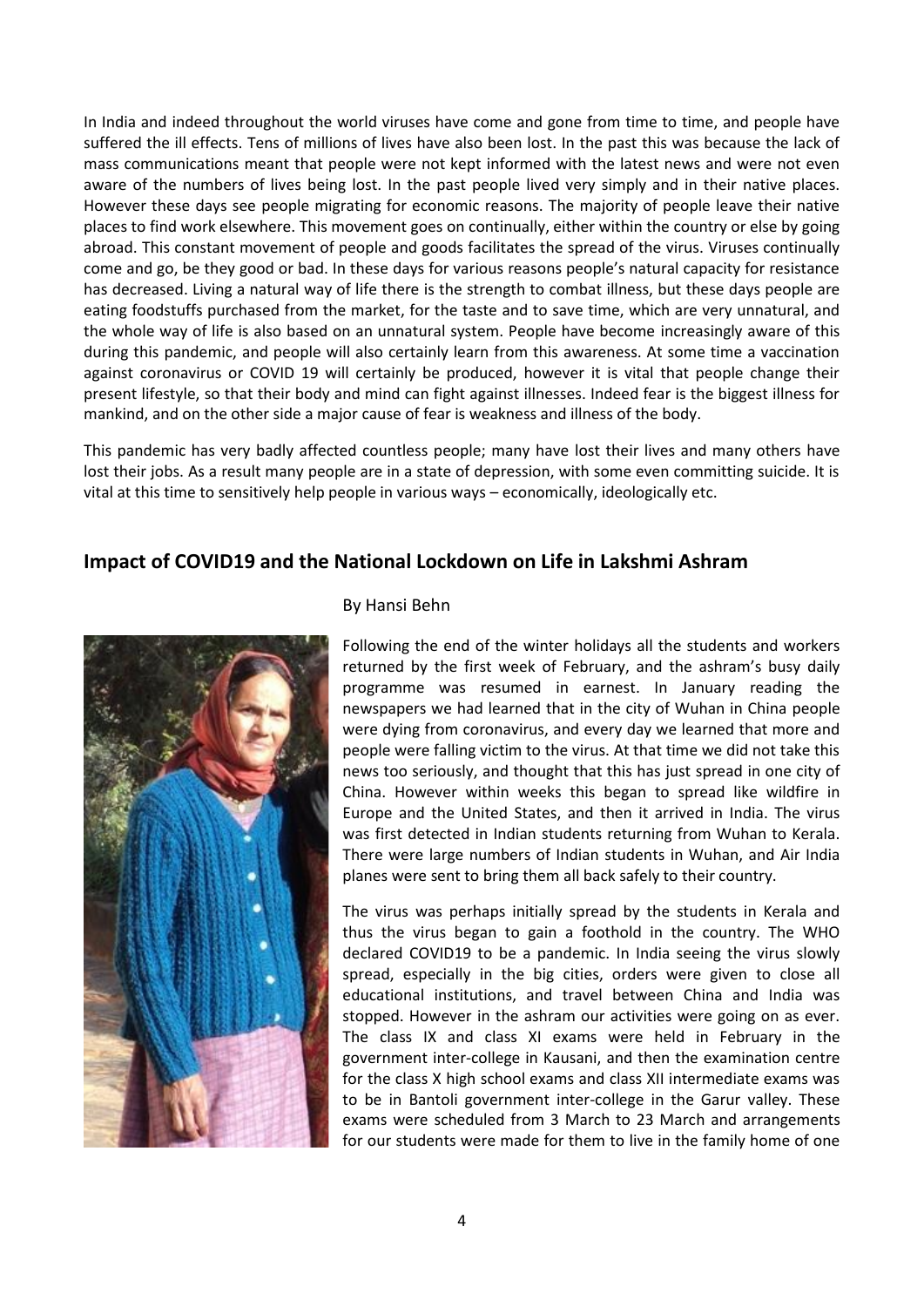of our senior workers. Our students sat their exams until 21 March, and the mathematics paper for the high school students was to take place on 23 March. However on 22 March we learned that this exam would not now take place and that to stop the spread of the coronavirus a nationwide lockdown would be imposed.

In March orders had been given for all educational institutions across the country to be closed indefinitely. At that time here in Lakshmi Ashram we had initially paid no thought at all to this. However, paying attention to the current situation, in the end it was thought that here in the ashram large numbers of students are living together, and that we too should take steps to send our students to their homes. We contacted the parents of our students who came to take their children home. A full lockdown was declared from midnight on 24 March, public transport came to a halt, and some ashram students who lived at a distance were unable to get home.

Some 11-12 students along with our workers then together decided how they would run their daily programme. Radha Didi suggested that during these days, along with the physical work, there should also be some educational and entertaining activities, so that nobody would be weighed down with the physical activities and also they would not be bored. Thus in the mornings everyone undertook some physical work, and then after lunch from 2-3.30pm various activities were arranged in our meeting hall, Shanti Bhavan, including *kirtan* (singing of devotional songs), reciting of self-composed poems, indoor games, and telling of stories. Besides this, during these 1½ hours sometimes an educational film was shown and then discussed.

Then the remaining eight students left in two groups. The district authorities arranged for four students from Almora district to be taken home towards the end of April, and then on 7 May Pooran Pandey drove the four remaining students from Champawat district to their homes in the ashram vehicle, having first gained the necessary authorisation from the district authorities to cross from Almora into Champawat district. Their documents were checked from time to time on the journey, and when they entered Champawat then all their details were recorded and the vehicle was sanitised. Because of the lockdown no restaurants or teashops were open along the way, but the students had brought food for the journey from the ashram. On reaching their villages all four students – Kavita, Rakhi, Neha and Deepa - were put into home quarantine for a fortnight. Meanwhile Pooran had to sleep in the car on his way back for the distance was too far for him to return to Kausani the same day.

Since then only Dipika Pandey remained, along with the workers, but she has finally been able to join her mother in Delhi in mid-June. Then Khushbu returned with her mother Saraswati in mid May. With the departure of the students our afternoon programme was changed. From 2-3.30pm we have been watching the very popular TV adaptation the Shri Ram Charit Manas, first screened in 1987-88, and now through popular demand being reshown on Indian TV during the lockdown. Watching this has given us all the opportunity to understand the characters of the various personalities who have a part in the long saga of the Ramayan. After we had seen the entire series of films we have since been watching another series of films, again originally produced for the TV, on the life of the Buddha, giving us all the opportunity to understand in depth his life and teachings. Then for one hour until half past four all of us work in the garden or elsewhere.

After the evening prayers at half past six, together we discuss some relevant topic in the news, very often the latest news on the pandemic as it affects India. Every day the local newspaper is full of news. The increasing rise in the number of cases is very worrying. Sometimes Radha Did has shared some of her life's experiences – during lockdown she has been busy writing her memories from early childhood to the present day.

Until 24 March less than 600 people had tested positive for COVID19 in India, and only nine people had lost their lives. Yet today reading of the numbers of deaths in countries across the world it seems that there is no end. Seeing the ongoing situation in late March we too took the decision to send our students home, and as far as it was possible made arrangements to see that they got home. Our workers then took full responsibility for managing the activities of the ashram. All our activities except for the afternoon classes are going on as ever. The most important areas of work are caring for our cattle in the *gaushala* and managing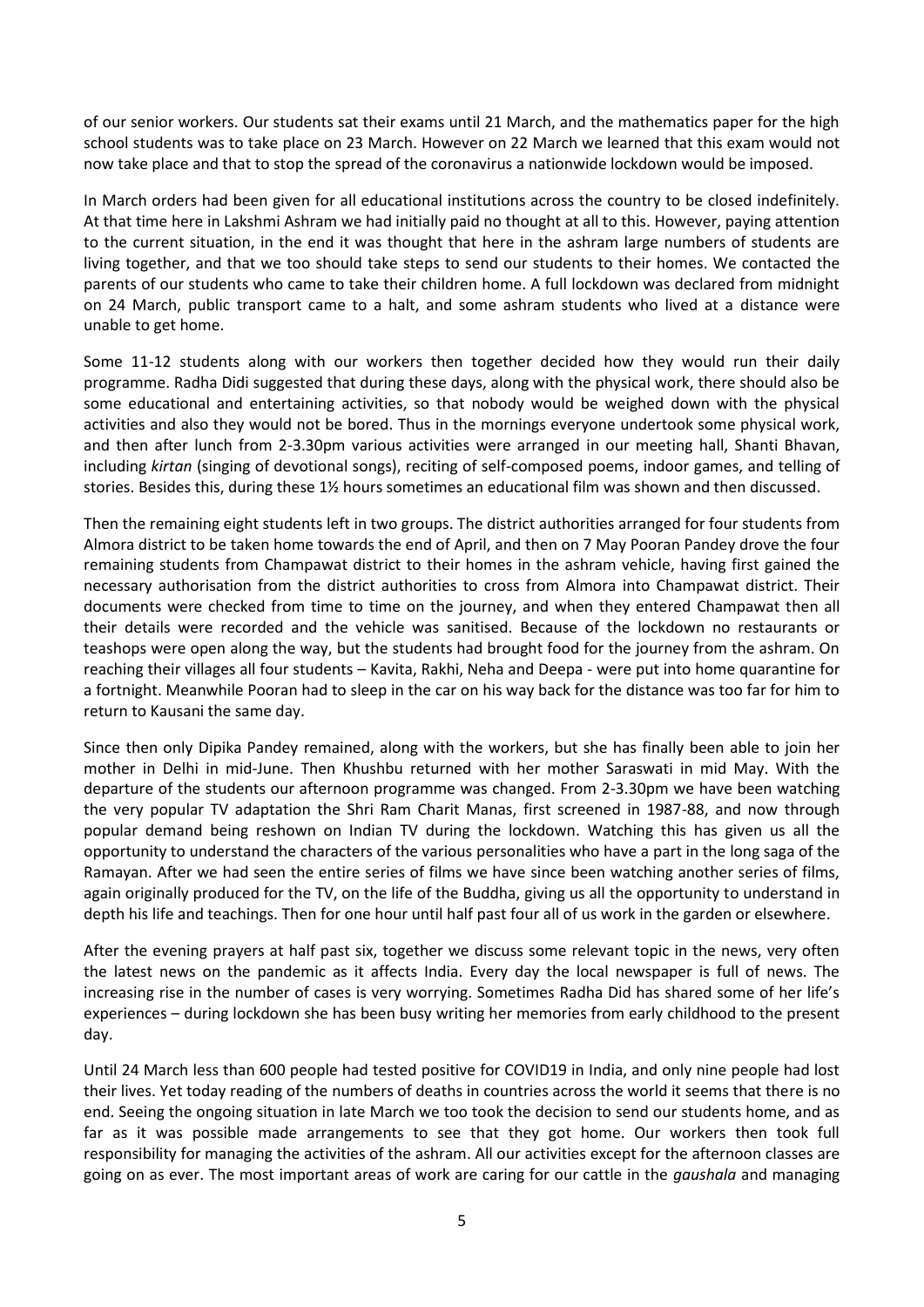our vegetable garden. There is plenty of work every day in the *gaushala -* grass has to be cut for fodder, the cattle have to be given water and taken to graze for some time, the cattle sheds have to be cleaned out every morning and the waste taken to the compost pit. In the garden there were seeds to be sown for the summer crops, saplings of aubergines and tomatoes had to be planted out, so that in the coming months we would have an assured supply of fresh vegetables. Without the children the ashram seems sadly quiet, yet we have to accept the current situation in the country.

Looking at the ongoing lockdown it does not seem that it had brought any benefits. The distressing situation of the tens of millions of migrant labourers and their families who have been walking hundreds of kilometres to reach their homes after finding themselves out of work and often without a roof over their heads, could easily have been averted if they had been given the opportunity to return to their native villages before the lockdown was imposed with just four hours notice. At that time the virus had not begun to spread very much. However the situation now is that migrant labourers returning to their home states are bringing the virus from the metropolitan cities, where they were often living in overcrowded conditions where the virus had spread rapidly. In a country with such a large population as India it seems very difficult to control the spread of the virus.

These days our students are all in their homes, but we cannot help wondering how they are feeling being at home for so long. Some girls have kept in contact by phone. They are beginning to feel bored at home. The question before us is when we will call the girls back to the ashram, which classes we should call first. So far the examination results for those children who had sat for exams in February and March have not been declared. The central government has said that there is no question of educational institutions opening before 15 August at the earliest – will we have to go along with that or should we call our students at the earliest? If we do call them, then the biggest problem is that of transport. The local buses and shared taxis continue to be off the road, and the only option is to hire a taxi at exorbitant rates. Thus the question arises, even if we call the girls how will they come? So far the situation in the country is far from normal. Those few of us still here in the ashram are abiding by all the rules. We are following social distancing. When the children return we would continue to follow the rules, but their return depends on the possibility of transport.

Many young people in the surrounding villages have returned in recent weeks from the big cities, where they worked in restaurants, shopping malls and shops, and for small companies. With their return there is a great deal of renewed activity in the villages, however they face the long-term question of employment, so that they might continue to make use of their skills and expertise, and earn a living. Many of these young people are saying that if the government can implement employment programmes so that they might earn a livelihood, then they would never return again to the cities. There are others though who say that as soon as the situation returns to normal, they want to return to the cities to work as before. Almost every day the newspapers are carrying news of government programmes. However the reality remains as to how successful such programmes will be and how long will it take for them to yield results. For now it is impossible to say.

Our field workers in the ongoing project in collaboration with People's Science Institute that seeks to revive the traditional springs in the villages have been asked to contact those young people returning to their villages, and discuss with them what they are thinking at the present time, and what kind of support we might be able to extend to them. Our two leading field workers, Veena and Maya, are making regular contact with those young people who have returned to their villages, so as to have a better understanding of their expectations for the immediate future.

We are all very much aware and can see for ourselves how this pandemic has impacted on the world economy, even the most powerful countries being badly affected, and this raises many questions about the future.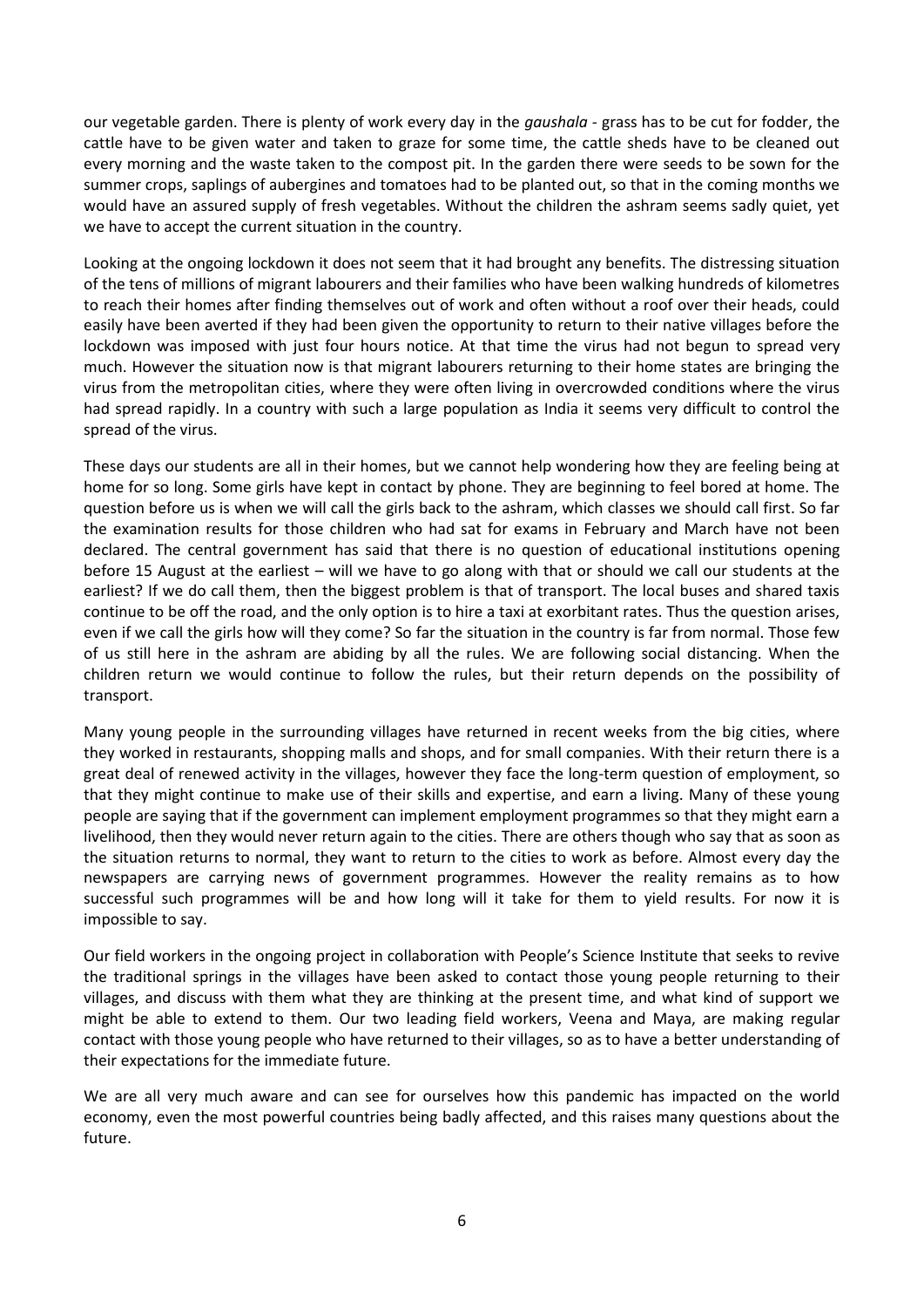As far as staying safe goes, then here in the ashram we are very safe. Maintaining cleanliness and following all the rules, giving importance to physical labour, then we will stay safe and healthy. This is the means of keeping ourselves safe from such a disease as coronavirus. The surrounding environment also contributes to us remaining safe and secure. Taking all preventive measures our daily programme is being maintained, as I have sought to briefly describe.

## **Experiences of the Students while at home during the Lockdown**

*Most of the ashram students returned home to their villages immediately before the nationwide lockdown was declared as from 25 March. The following months are terribly busy ones in the agricultural cycle, harvesting the winter crops and preparing the fields for the sowing of the monsoon crops. For our students it was a great learning experience to be able to work alongside their mothers at this season. Below are two descriptions from our older students of their experiences while at home. Both Kajal and Rakhi had completed their class twelve board examinations immediately before the lockdown began. Both live at a distance from Kausani, and it was only on 6 May that they were eventually able to return home to join their families.*

## **My Experiences at Home during the Lockdown-1 Kajal Mahra**

These days the country is struggling against the Coronavirus pandemic, as a result of



which the country is suffering under lockdown. In the cities this virus has spread so quickly that it is difficult to express in words.

This year after lockdown was imposed it was only on 6 May that I was able to return home from the ashram. I was able to spend two months and fourteen days at home. In the village too there was a lot of activity during these days because, as a result of the coronavirus, many people were returning to their homes and villages on foot. On returning to my village I experienced with my own eyes how these migrant workers, leaving behind their villages, had abandoned their fields which had become barren. However on returning to their village these people were now once again identifying with the hills and bringing their abandoned fields back into productive use. They had dug their fields and now new crops were flourishing. All around people could be seen busy working in their fields. There was an exuberant atmosphere in the village.